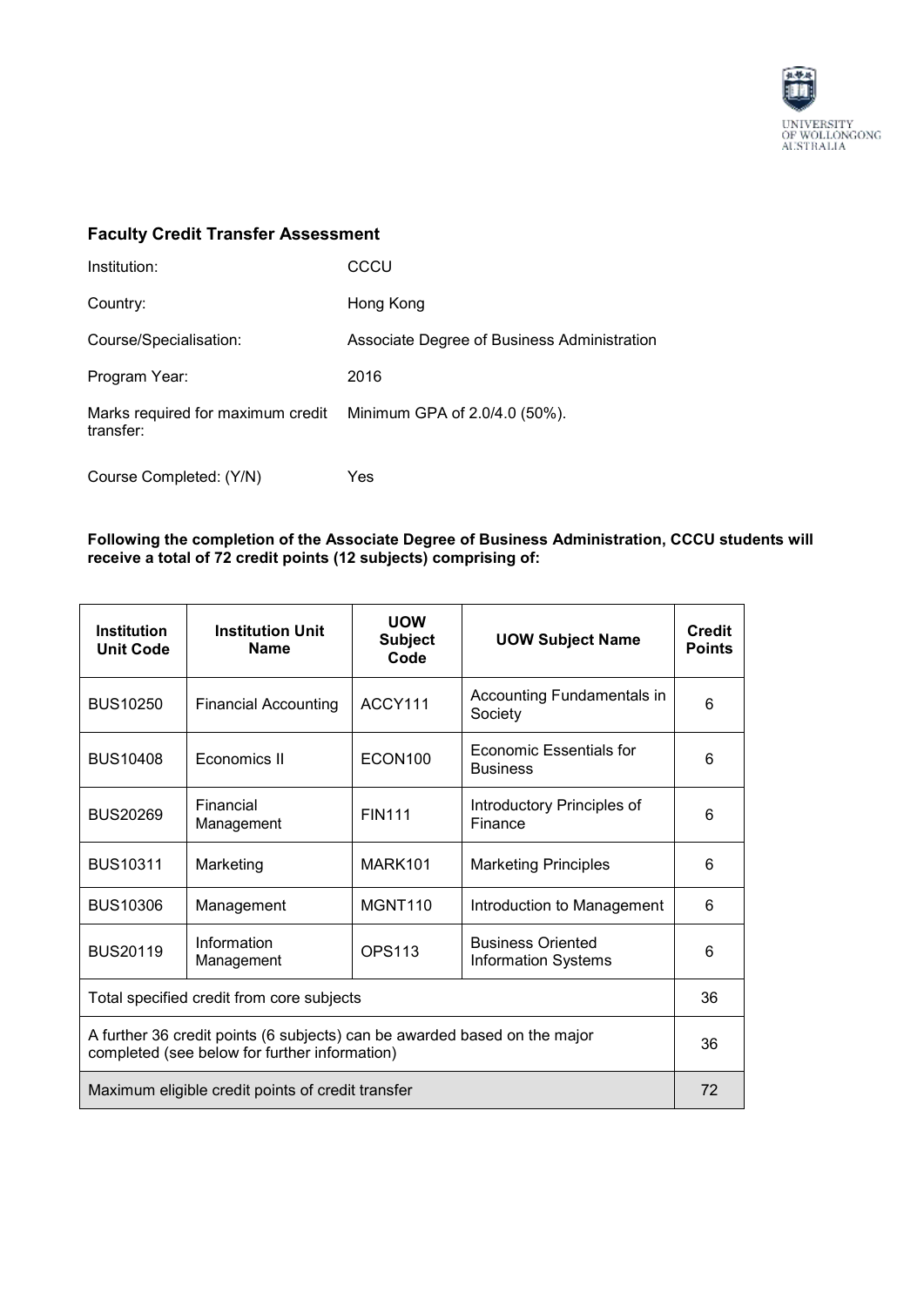

| <b>Associate Degree of Business Administration</b><br>(Accountancy) |                       |         |                             |   |
|---------------------------------------------------------------------|-----------------------|---------|-----------------------------|---|
| <b>BUS20251</b>                                                     | Management Accounting | ACCY112 | Accounting In Organisations | 6 |
| Unspecified credit at 100-level                                     |                       |         | 12                          |   |
| Unspecified credit at 200-level                                     |                       |         | 18                          |   |

| <b>Associate Degree of Business Administration</b><br>(Financial Services) |                                                |               |                                             |   |
|----------------------------------------------------------------------------|------------------------------------------------|---------------|---------------------------------------------|---|
| <b>BUS20402</b>                                                            | <b>Financial Markets &amp;</b><br>Institutions | <b>FIN226</b> | <b>Financial Markets &amp; Institutions</b> | 6 |
| <b>BUS20463</b>                                                            | Investment                                     |               |                                             |   |
| <b>BUS20467</b>                                                            | Security Analysis and<br>Portfolio Management  | <b>FIN223</b> | <b>Investment Analysis</b>                  | 6 |
| <b>BUS20486</b>                                                            | Personal Wealth<br>Management                  | <b>FIN252</b> | <b>Personal Finance</b>                     | 6 |
| Unspecified credit at 100-level                                            |                                                |               | 12                                          |   |
| 6<br>Unspecified credit at 200-level                                       |                                                |               |                                             |   |

| <b>Associate Degree of Business Administration</b><br>(Global Logistics and Supply Chain Management) |                                                   |               |                            |   |
|------------------------------------------------------------------------------------------------------|---------------------------------------------------|---------------|----------------------------|---|
| <b>BUS20137</b>                                                                                      | International Purchasing<br>and Supply Management | <b>OPS257</b> | Principles of Supply Chain | 6 |
| <b>BUS20180</b>                                                                                      | Global Supply<br>Management                       |               | Management                 |   |
| Unspecified credit at 100-level                                                                      |                                                   |               | 12                         |   |
| Unspecified credit at 200-level                                                                      |                                                   |               | 18                         |   |

| <b>Associate Degree of Business Administration</b>                                                                                                        |                    |                     |                    |   |
|-----------------------------------------------------------------------------------------------------------------------------------------------------------|--------------------|---------------------|--------------------|---|
|                                                                                                                                                           |                    | (Marketing)         |                    |   |
| <b>BUS20312</b>                                                                                                                                           | Consumer Behaviour | MARK <sub>217</sub> | Consumer Behaviour | 6 |
| <b>BUS20313</b>                                                                                                                                           | Services Marketing | MARK270             | Services Marketing | 6 |
| Unspecified credit at 100-level                                                                                                                           |                    |                     | 12                 |   |
| Unspecified credit at 200-level<br>6                                                                                                                      |                    |                     |                    |   |
| <b>Plus: MARK205 - Introductory Marketing Research (if BUS20371 - Marketing Research has</b><br>been completed) otherwise Unspecified credit at 200-level |                    |                     | 6                  |   |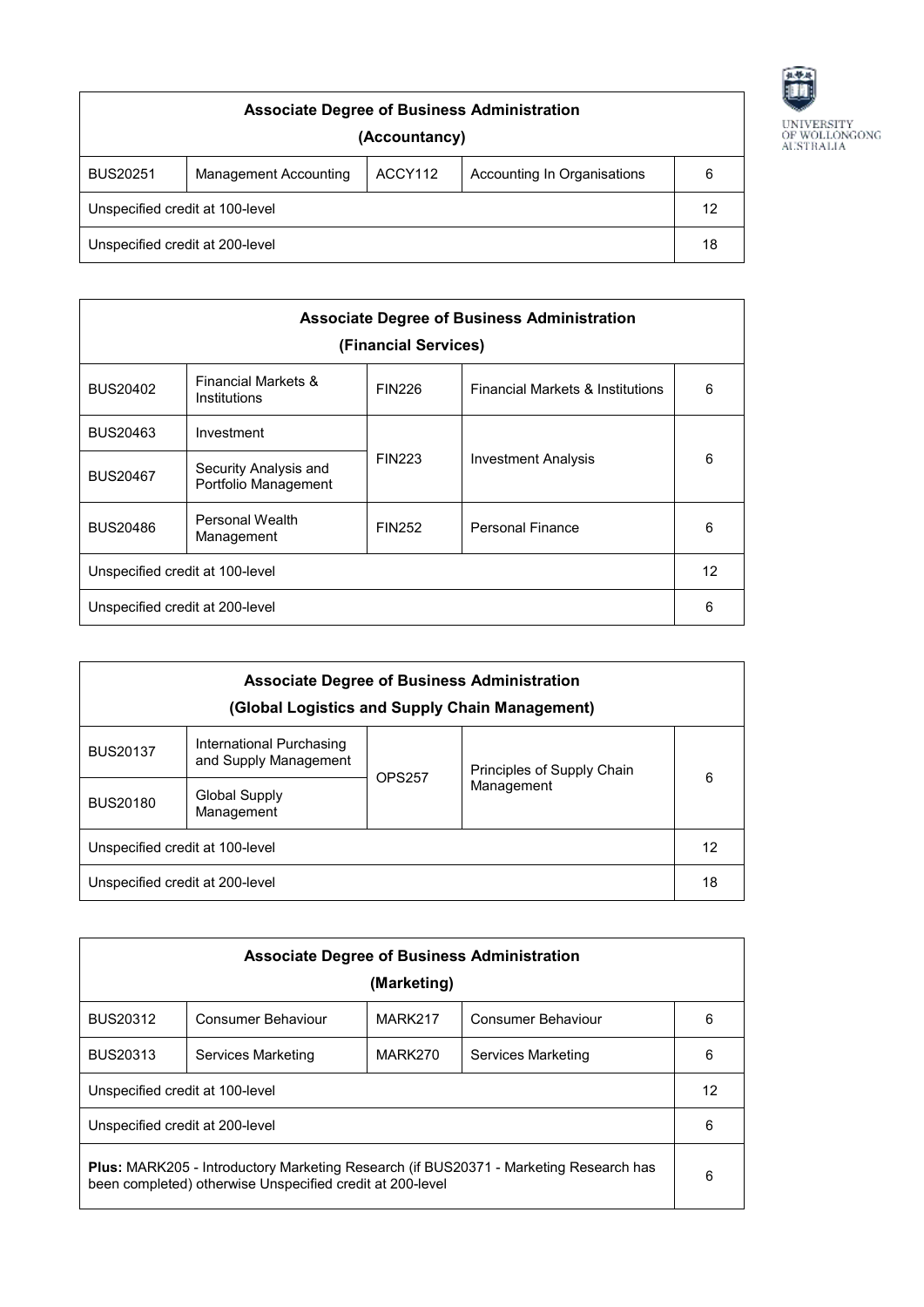

| <b>Associate Degree of Business Administration</b><br>(International Business Management) |                                                   |               |                            |   |
|-------------------------------------------------------------------------------------------|---------------------------------------------------|---------------|----------------------------|---|
| <b>BUS20137</b>                                                                           | International Purchasing<br>and Supply Management | <b>OPS257</b> | Principles of Supply Chain | 6 |
| <b>BUS20180</b>                                                                           | <b>Global Supply</b><br>Management                |               | Management                 |   |
| Unspecified credit at 100-level                                                           |                                                   |               | 12                         |   |
| Unspecified credit at 200-level                                                           |                                                   |               | 18                         |   |

| <b>Associate Degree of Business Administration</b><br>(Human Resources Management) |                               |         |                                    |   |
|------------------------------------------------------------------------------------|-------------------------------|---------|------------------------------------|---|
| <b>BUS20326</b>                                                                    | Recruitment and<br>Selection  | MGNT205 | <b>Recruitment &amp; Selection</b> | 6 |
| <b>BUS20322</b>                                                                    | Human Resources<br>Management | MGNT206 | Managing Human Resources           | 6 |
| <b>BUS20324</b>                                                                    | Training and<br>Development   | MGNT322 | Training & Development             | 6 |
| 12<br>Unspecified credit at 100-level                                              |                               |         |                                    |   |
| 6<br>Unspecified credit at 200-level                                               |                               |         |                                    |   |

| <b>Associate Degree of Business Administration</b><br>(General Management)                                                                           |                                       |         |                          |   |
|------------------------------------------------------------------------------------------------------------------------------------------------------|---------------------------------------|---------|--------------------------|---|
| <b>BUS20322</b>                                                                                                                                      | Human Resources<br>Management         | MGNT206 | Managing Human Resources | 6 |
|                                                                                                                                                      | Unspecified credit at 100-level<br>12 |         |                          |   |
| 6<br>Unspecified credit at 200-level                                                                                                                 |                                       |         |                          |   |
| <b>Plus: MARK217 - Consumer Behaviour (if BUS20312 - Consumer Behaviour has been</b><br>6<br>otherwise Unspecified credit at 200-level<br>completed) |                                       |         |                          |   |
| <b>Plus:</b> MARK270 - Services Marketing (if BUS20313 - Services Marketing has been<br>6<br>completed) otherwise Unspecified credit at 200-level    |                                       |         |                          |   |

## **See next page for your remaining Program with UOW**